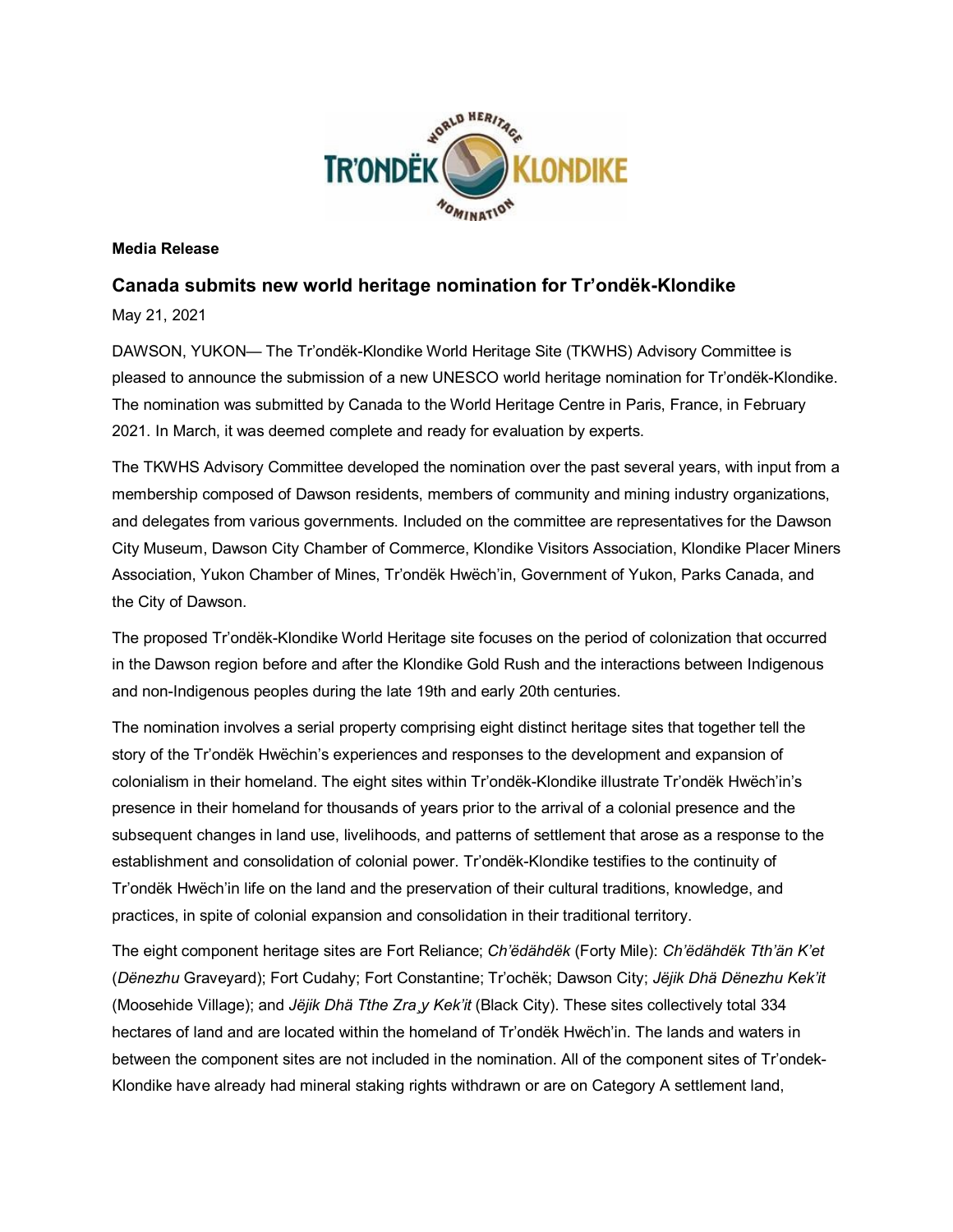identified in the Tr'ondëk Hwëch'in Final Agreement. There are no mining claims located within any of the component sites.

The World Heritage Committee's decision on the Tr'ondëk-Klondike nomination is expected in early 2022, following an 18-month evaluation process.

There is strong local and territorial support for this World Heritage nomination among heritage, tourism, and business sectors, as well of the City of Dawson, Tr'ondëk Hwëch'in, Yukon, and federal governments. Funding for the project was provided by the Canadian Northern Economic Development Agency (CanNor), Parks Canada, and Yukon Government, with in-kind support and project management from Tr'ondëk Hwëch'in.

#### **QUOTE**

"We are very excited about the Tr'ondëk-Klondike site's potential as a World Heritage Site", said Deb Nagano, Co-Chair of the Tr'ondëk-Klondike World Heritage Site (TKWHS) Advisory Committee. "We feel confident the revised nomination, with its increased focus on the Tr'ondëk Hwëch'in nation, underscores Tr'ondëk-Klondike's unique ability to tell the greater story of colonization and its impacts, as well as the resilience of Indigenous peoples."

#### **Contact**

Lee Whalen Tr'ondëk Hwëch'in Heritage Department 867-993-7100 ext. 113 lee.whalen@trondek.ca

#### **Related Information**

Tr'ondëk-Klondike Frequently Asked Questions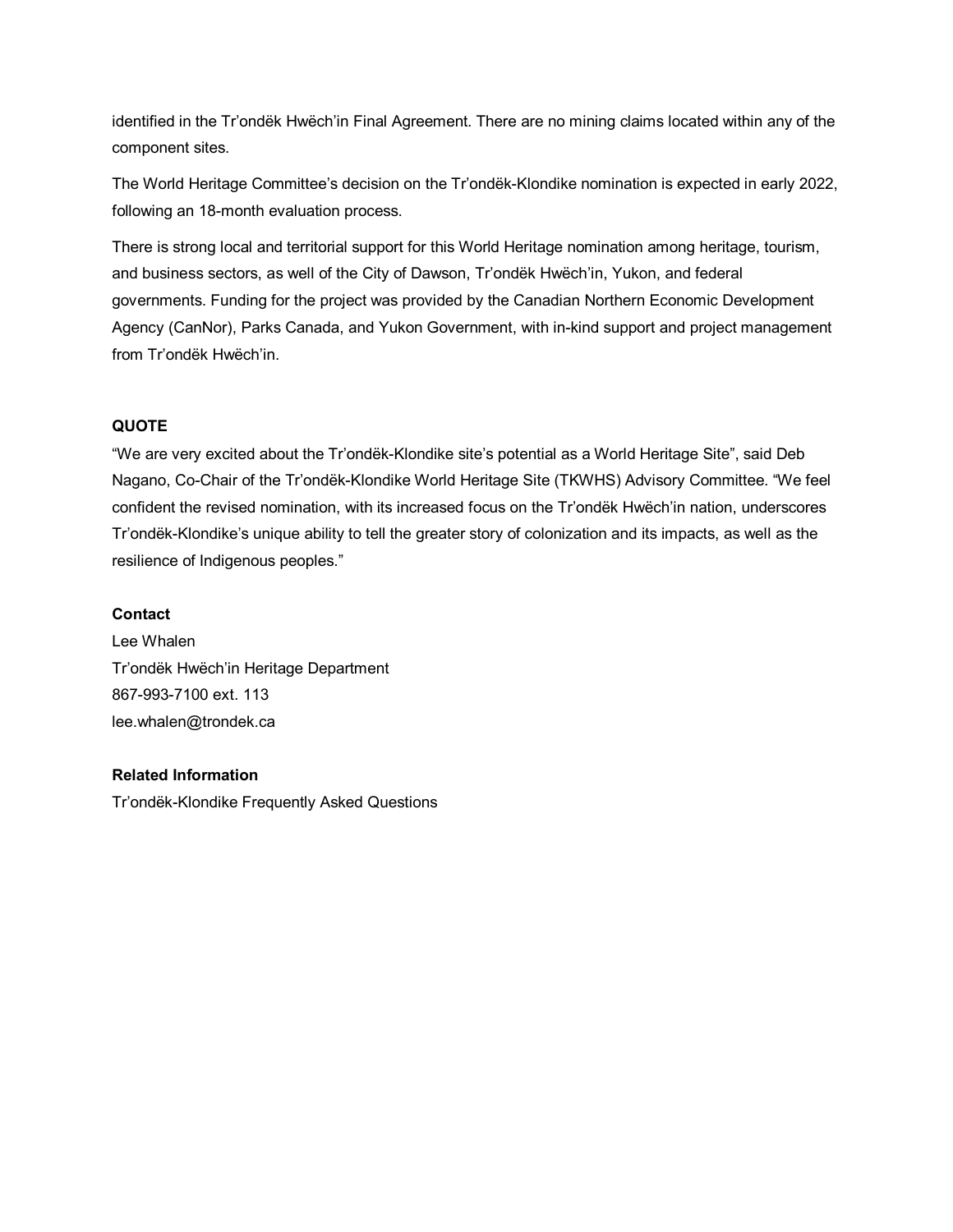

# Frequently Asked Questions

# **What is the current status of the Tr'ondëk-Klondike World Heritage nomination?**

In February 2021 Canada submitted a new nomination for Tr'ondëk-Klondike to UNESCO (the United Nations Educational, Scientific and Cultural Organization). This new nomination of the Tr'ondëk-Klondike heritage site has been accepted for evaluation. Over the next year experts will review the nomination. A decision by UNESCO's World Heritage Committee is expected in spring of 2022

# **Background**

The idea for a Klondike World Heritage site has been around since the 1970s. The idea gained momentum in 2013 when UNESCO designation became a priority during regional economic planning. Over the following four years a community-based initiative led to a formal nomination that Canada submitted in 2017. In May 2018 Canada withdrew the nomination from consideration. This decision was made after the evaluation of the nomination found more work was required.

While the decision to withdraw the nomination was a setback, the local project team was committed to reworking the nomination. In October 2018, an independent world heritage expert was engaged to visit the site and review the nomination. The goal of the review was to help decide whether to revise the current nomination, develop a new nomination, or end the project. Through this review, the local project team and four levels of government continued working together. The local advisory committee suggested a new nomination should place the Tr'ondëk Hwëch'in perspective at the center of the gold rush narrative.

Over the winter of 2019, the project team worked on a new idea for a UNESCO World Heritage Site nomination. The focus of the new concept is the long-standing presence of Indigenous people in the Klondike, before, during and after the establishment of colonial administration. The new nomination includes the many layers of settlement and interaction at Fort Reliance, Ch'ëdähdëk (Forty Mile), Ch'ëdähdëk Tth'än K'et (Dënezhu Graveyard), Fort Cudahy and Fort Constantine, Tr'ochëk, Dawson City, Jëjik Dhä Dënezhu Kek'it (Moosehide Village) and Tthe Zra¸y Kek'it (Black City).

Together, these sites tell a story of Tr'ondëk Hwëch'in experiences of colonialism within their homeland. This idea was shared with UNESCO's cultural heritage advisor,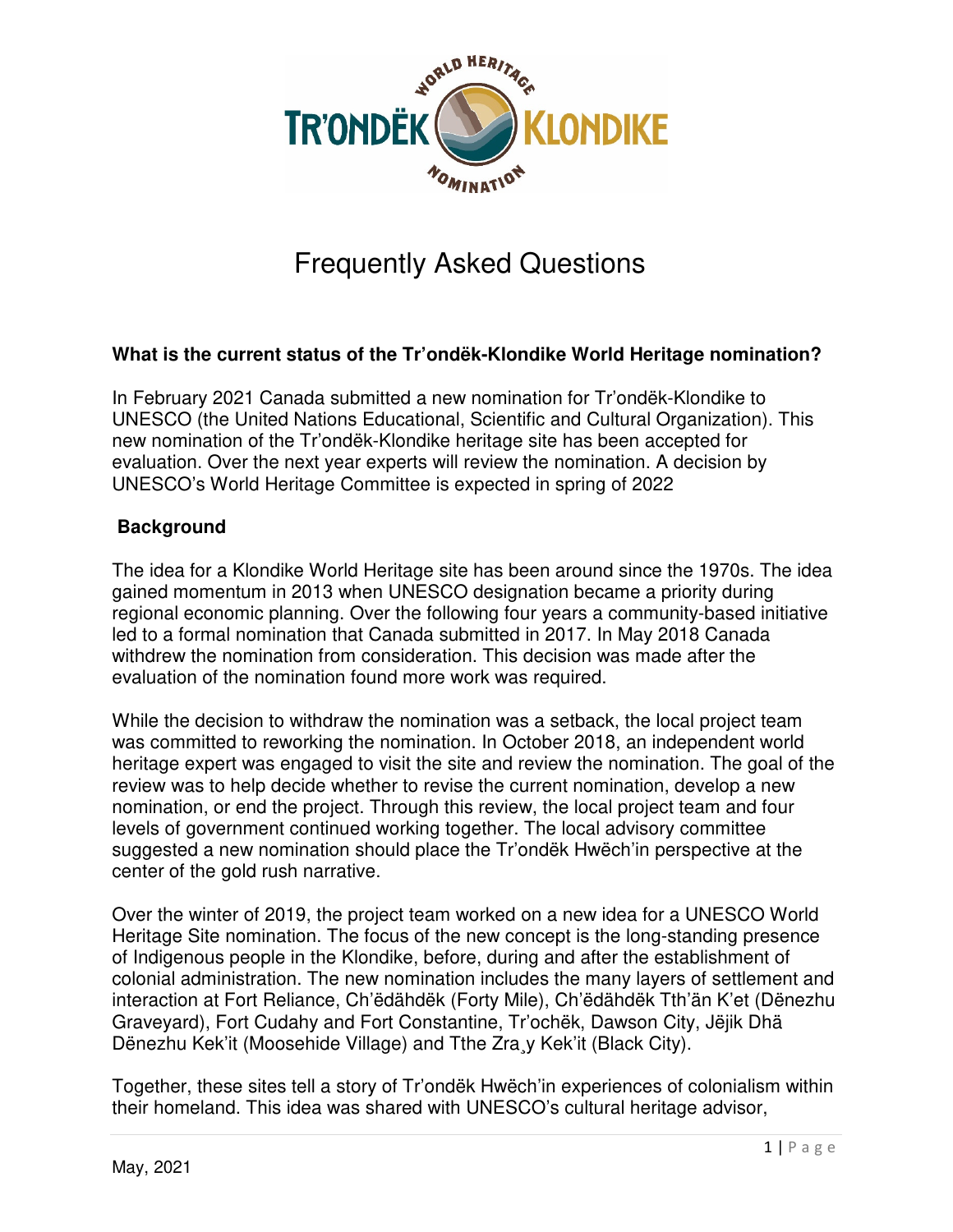ICOMOS (International Council on Monuments and Sites). After a rigorous five-month review, ICOMOS determined that a new nomination, focused on Indigenous experiences of colonialism, could be an important addition to the World Heritage List.

# **What and where is the proposed Tr'ondëk-Klondike World Heritage site?**

The new nomination is a serial property, which is a World Heritage site made up of different sites. The new nomination has eight parts: Fort Reliance; Ch'ëdähdëk (Forty Mile); Ch'ëdähdëk Tth'än K'et (Dënezhu Graveyard); Fort Cudahy and Fort Constantine; Tr'ochëk; Dawson City; Jëjik Dhä Dënezhu Kek'it (Moosehide Village); and Tthe Zra¸y Kek'it (Black City).

The eight component sites show the long-standing presence of Indigenous people in the area, and their interactions with newcomers between 1874 and 1908. Each part of the site tells the story of different phases of the relationship between Tr'ondëk Hwëch'in and the newcomers who began arriving in Tr'ondëk Hwëch'in's traditional territory in the later part of the nineteenth century.

Together, these eight sites total 334 hectares of land. Each site is a separate and distinct area. The lands and waters in between the sites are not included in the nomination.

Most of the component sites are on Tr'ondëk Hwëch'in Settlement Lands. Ch'ëdähdëk (Forty Mile) and Fort Cudahy and Fort Constantine are co-managed by Tr'ondëk Hwëch'in and Yukon. The sites in Dawson City that contribute to the nomination are all historic sites under the care of federal, territorial, and municipal governments.

There are five component sites that currently have management plans: Ch'ëdähdëk (Forty Mile), Fort Cudahy and Fort Constantine, Tr'ochëk, Dawson City, and Jëjik Dhä Dënezhu Kek'it (Moosehide Village). These sites will continue to be managed according to their plans with no additional constraints or changes. The sites that do not have management plans will continue to be managed according to existing legislation (Tr'ondëk Hwëch'in Heritage Act, Tr'ondëk Hwëch'in Lands and Resources Act, the Tr'ondëk Hwëch'in Final Agreement and the Tr'ondëk Hwëch'in Self-Government Agreement).

# **Will World Heritage status affect my livelihood?**

World Heritage status will not affect Tr'ondëk Hwëch'in treaty and Aboriginal rights, resident interests, nor mining. Each of the component sites have previously had mineral staking rights withdrawn or are located within Category A Settlement Land, identified in Tr'ondëk Hwëch'in Final and Self-Government Agreements. There are no active mining claims in the component sites.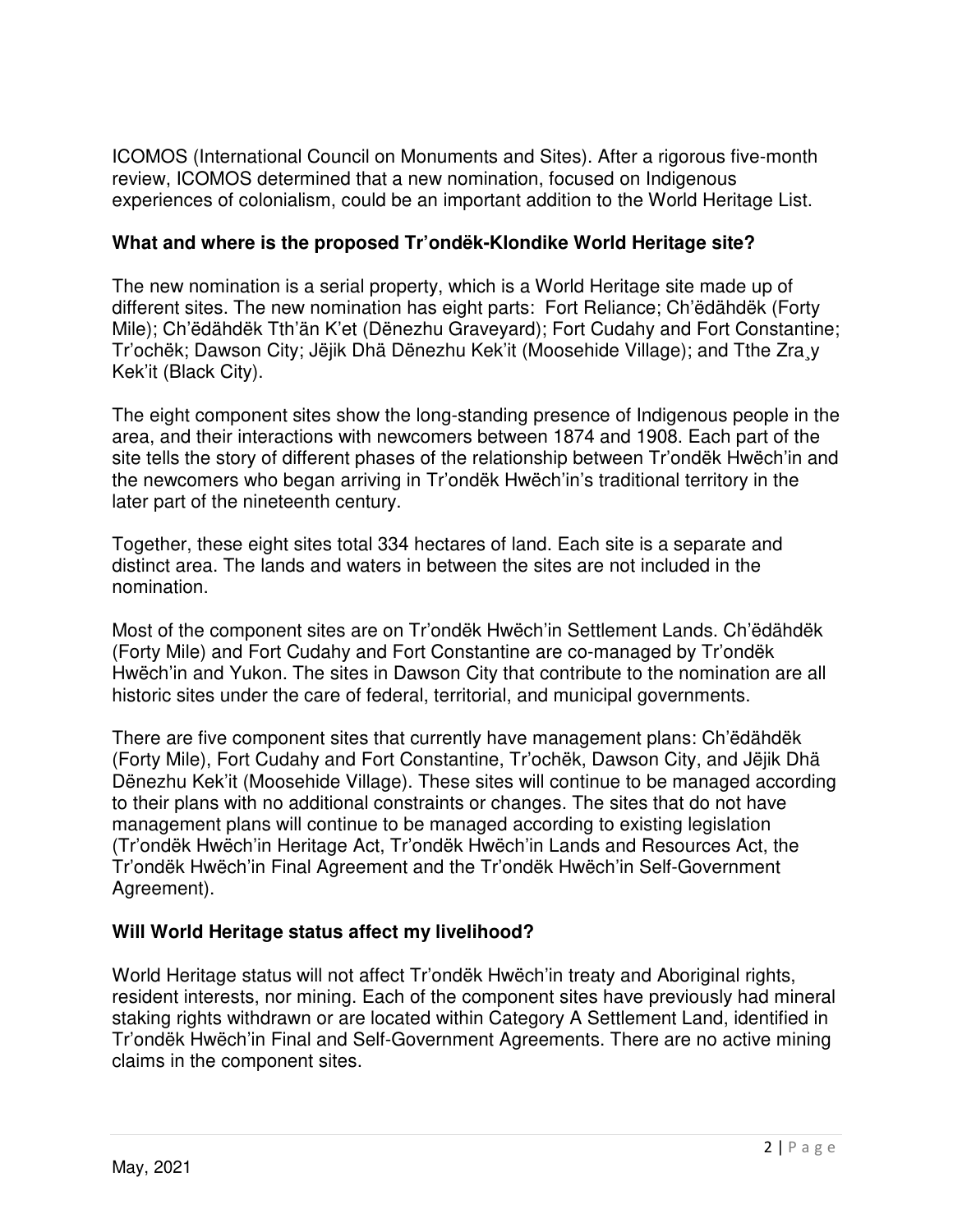## **Why does this area deserve to be a World Heritage site?**

There is no other place like Tr'ondëk-Klondike in the world.

The eight component sites of Tr'ondëk-Klondike have the most complete and exceptional archaeological and historic evidence that reflects an Indigenous peoples' experience of, and adaptation to, the global phenomenon known as European colonialism.

The Tr'ondëk Hwëch'in experience vividly echoes the experiences of Indigenous people in North, Central, and South America; Oceania; Africa; and throughout many parts of Asia during this period. These experiences of the Tr'ondëk Hwëch'in started with the growing commercial activity of the fur trade and the western North American gold rushes and were intensified during the Klondike Gold Rush of 1896 - 1898.

The evidence that relays the heritage values of Tr'ondëk-Klondike is in good condition and the component sites are protected and managed under appropriate legislation and policy. No component site is exposed to unplanned or unregulated development.

#### **Are there any other heritage sites like ours?**

Tr'ondëk-Klondike is an exceptional site that illustrates Indigenous peoples' experiences in the face of European colonialism. No other property on the World Heritage List or Tentative Lists currently demonstrates as well, an Indigenous peoples' experience of, and adaptation to, colonialism, nor the continuity of an Indigenous peoples' culture before, during, and after the initial contact period with colonizers.

Tr'ondëk-Klondike is a remarkable illustration of what Indigenous people all around the world experienced over a 500-year period, when European nations imposed their economic, political, military, social, and cultural power on all corners of the globe.

#### **How are cultural sites different from natural sites?**

Cultural heritage is ways of living that are passed down from generation to generation, and is demonstrated in places, objects, practices, and language. It represents our history and our identity; our bond to the past, to our present, and the future. Cultural heritage is not limited to material things that we can see and touch, it is also immaterial elements: traditions, oral history, performing arts, social practices, traditional craftsmanship, rituals, knowledge, and skills transmitted from generation to generation within a community.

Natural heritage includes physical, biological, or geological features that have scientific or aesthetic value. Natural World Heritage sites commemorate ecosystems, biodiversity, geological processes, natural beauty, and other natural values.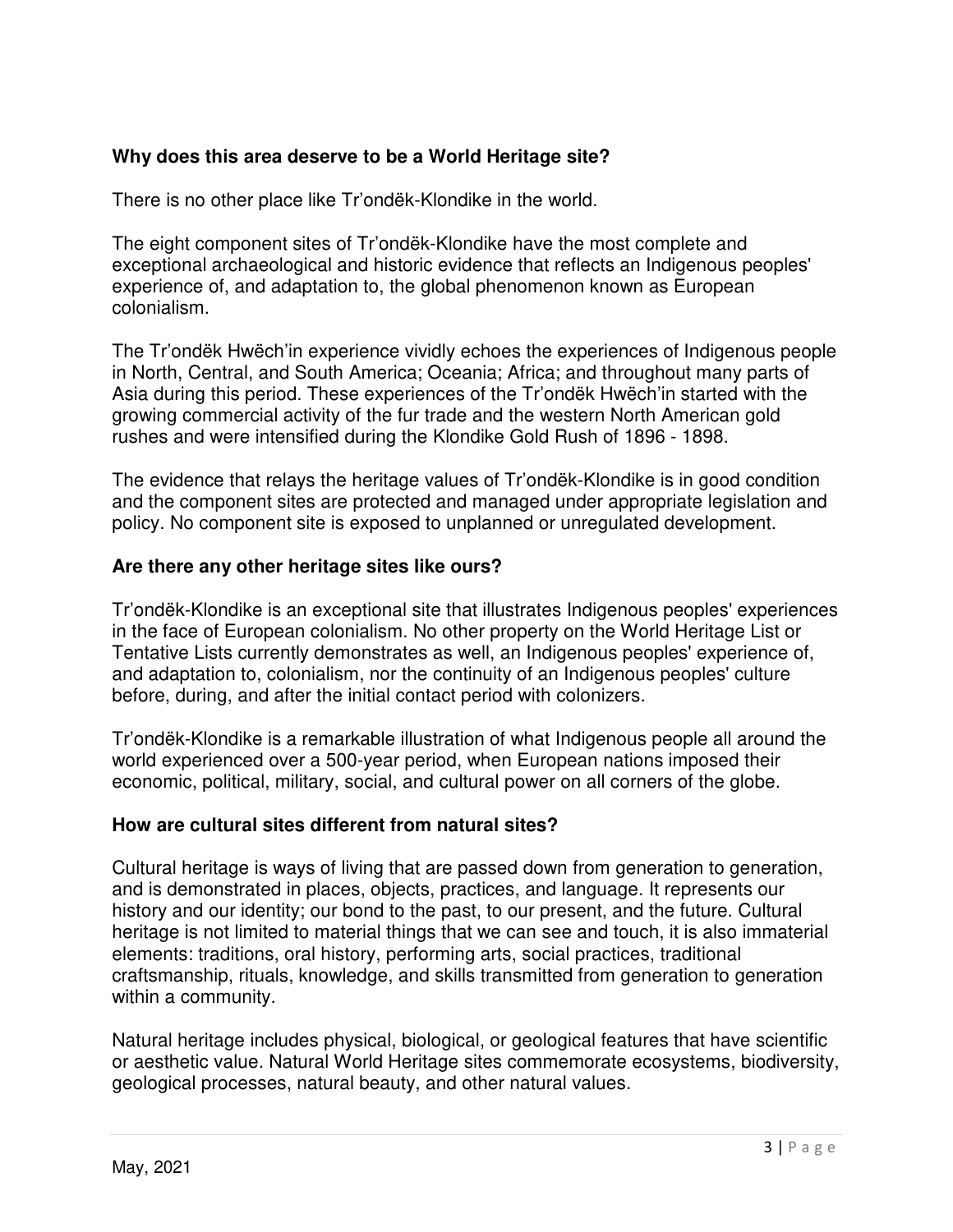UNESCO World Heritage sites are nominated for their outstanding cultural and/or natural heritage values, and they are categorized as cultural sites, natural sites, or mixed sites. (Mixed sites must demonstrate both cultural and natural features.) If Tr'ondëk-Klondike is added to the World Heritage List, it will be a cultural site.

## **Who prepared the nomination?**

The development of the Tr'ondëk-Klondike nomination was overseen by a communitybased Advisory Committee and managed by Tr'ondëk Hwëch'in. It was prepared by a team of heritage staff from Tr'ondëk Hwëch'in, Government of Yukon, and heritage consultants, all of whom live, raise their families, and make their livelihoods in Yukon.

The World Heritage Advisory Committee consists of representatives from the Klondike Visitors Association, Dawson City Chamber of Commerce, Dawson City Museum, City of Dawson, Tr'ondëk Hwëch'in, Government of Yukon, Klondike National Historic Sites, Klondike Placer Miners' Association, Yukon Chamber of Mines, Tr'ondëk Hwëch'in citizenry, and community residents.

## **Who supports Tr'ondëk-Klondike?**

There is strong local and territorial support for the World Heritage nomination among heritage, tourism, and business sectors, the City of Dawson, Tr'ondëk Hwëch'in, Government of Yukon, and the federal government. The Canadian Northern Economic Development Agency (CanNor), Parks Canada, and Yukon Government provided funding, with in-kind support and project management from Tr'ondëk Hwëch'in.

## **Who will have authority over the site?**

If Trondek-Klondike is inscribed to the World Heritage List, a Stewardship Committee, made up of representatives from each government that manages component sites or heritage sites within the components, will be created. The Stewardship Committee will not have legislated decision-making powers. Each member of the Committee will retain the authority to make independent management decisions relative to land tenure within its jurisdiction.

The current local World Heritage Advisory Committee will provide information and collaborate with the Tr'ondëk-Klondike World Heritage Site Stewardship Committee to ensure that management decisions for Tr'ondëk-Klondike retain continuity and local support.

Proposed development within Tr'ondëk-Klondike will be subject to the legislation, regulations, assessment, and permitting processes of each government authority within their respective jurisdiction.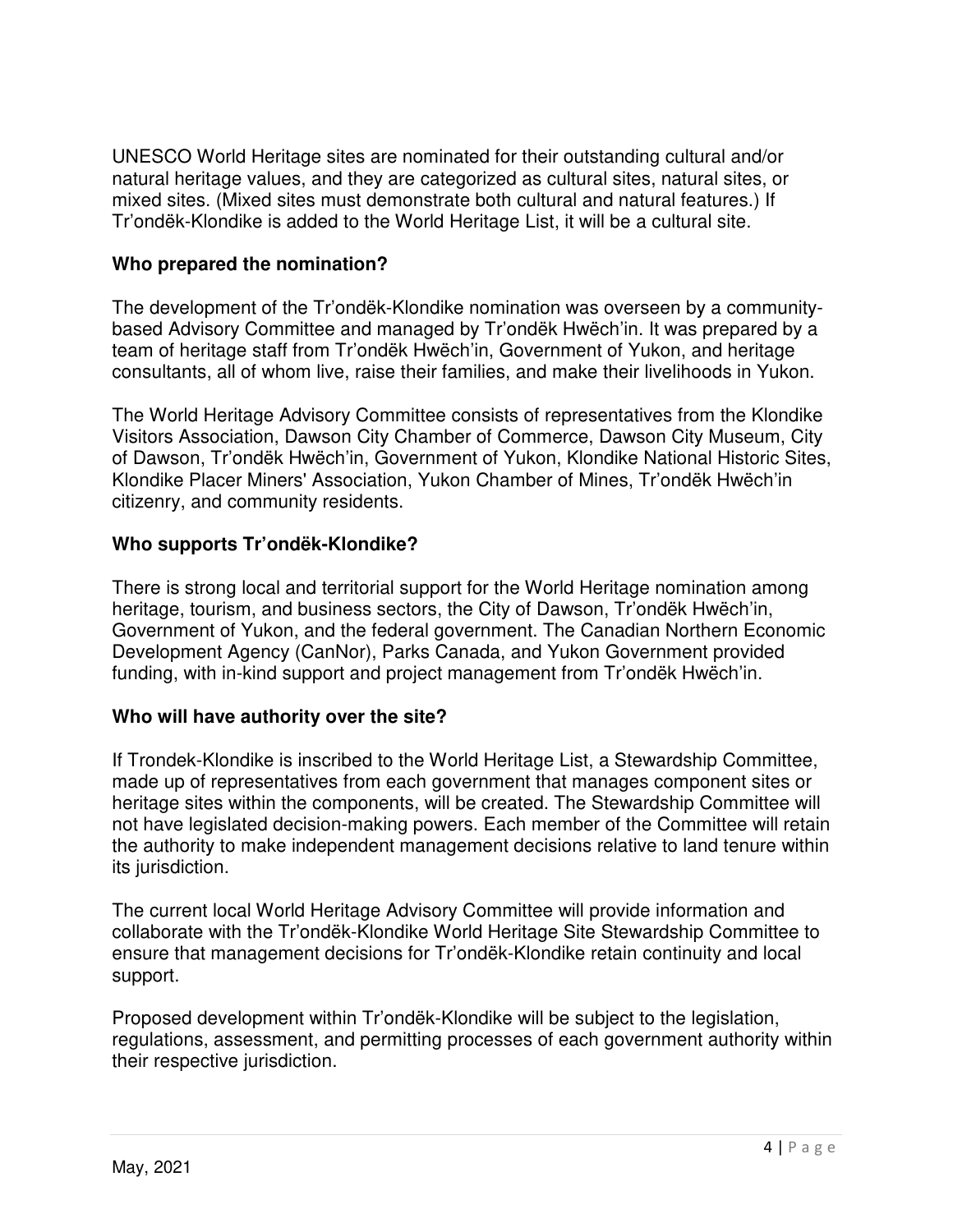## **What are the benefits?**

International recognition of Tr'ondëk-Klondike would enrich existing tourism opportunities. "Tr'ondëk - Klondike is a special place unlike any other," said Tr'ondëk Hwëch'in Chief Roberta Joseph, "and we want to ensure that present and future generations, as well as visitors from near and far, hear our story."

World Heritage status will first and foremost, help strengthen our community through working together and respecting each other's stories.

It is expected that marketing through the international lens of the globally recognized UNESCO logo will attract more visitors to Dawson City and Yukon - including higherspending international and winter visitors. World Heritage status will also likely encourage private-sector investment in expanded facilities and services we will all enjoy. As members of the community, your support for World Heritage status helps support our efforts to diversify our economy, stimulate business opportunities that create year-round jobs and incomes, open up access to new funds for improved community facilities and sustain the exceptional quality of life we enjoy here.

## **What about the impact of tourism?**

The local Stewardship Committee will plan for sustainable increases to visitor numbers, ensuring that visitors have access to appropriate areas of Tr'ondëk -Klondike and can appreciate the site without impacting fragile heritage areas or community use. It is an opportunity to develop and enhance programs at places such as Tr'ochëk, Forty Mile, and Dawson City and leverage funding to increase the site's sustainability. Private areas like Moosehide, where there is no desire for tourism, will not be promoted or made accessible.

## **How long will it take for the site to be inscribed on the World Heritage List?**

The Tr'ondëk -Klondike nomination was submitted by Canada in January 2021 on behalf of the local Advisory Committee, and a decision by the World Heritage Committee is expected in 2022.

## **What is the role of ICOMOS in World Heritage?**

ICOMOS (the International Council on Monuments and Sites) is a non-governmental organization (NGO) that gives recommendations to the World Heritage Committee on cultural and mixed World Heritage sites and new nominations with cultural heritage values.

During the evaluation process, each nomination proposal is assessed by up to 10 experts drawn from the ICOMOS network, who study the nomination and the proposed "Outstanding Universal Value" of the site.